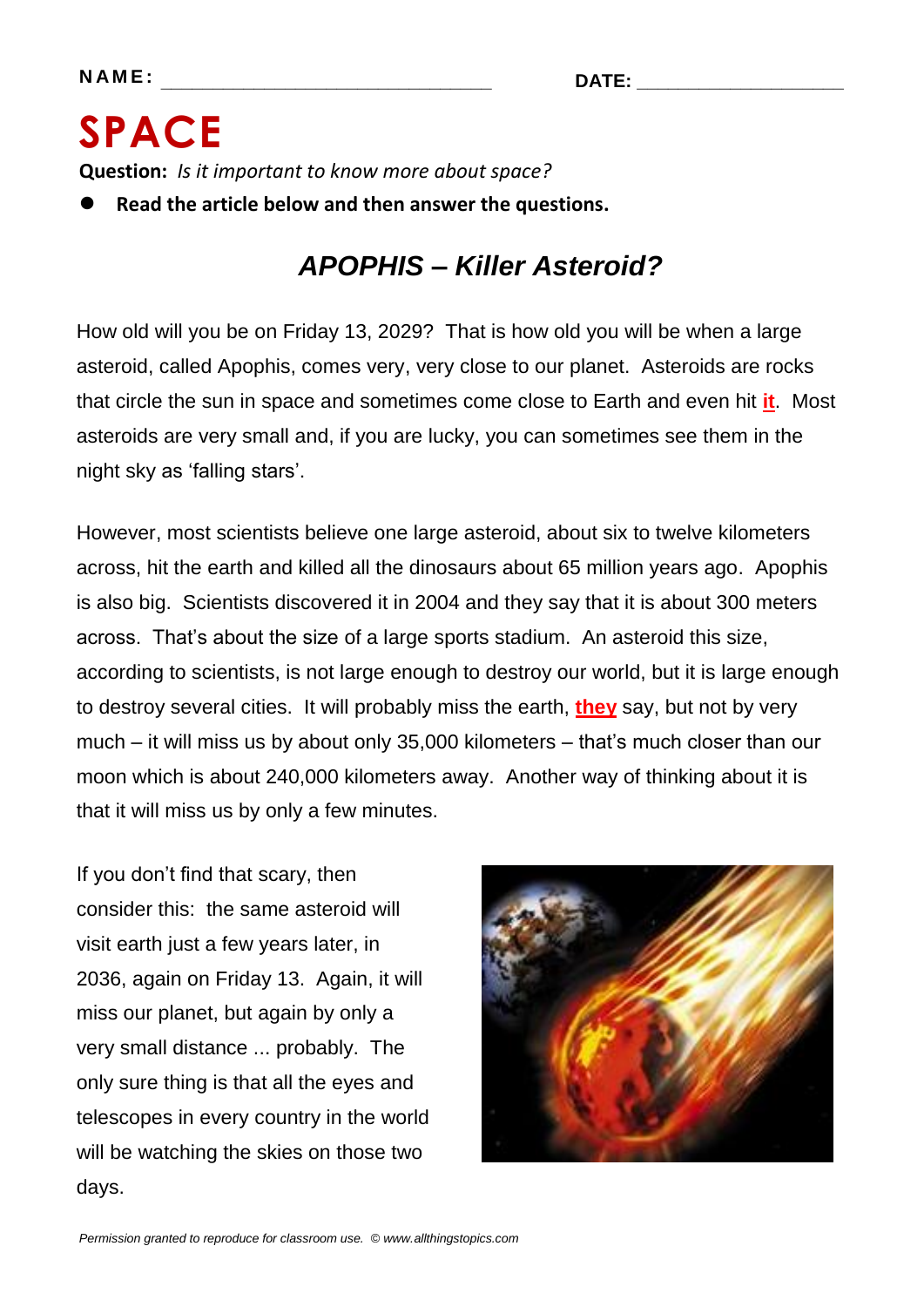## **SPACE READING COMPREHENSION**

#### **1. The article is about an asteroid.**

- (a) TRUE
- (b) FALSE
- (c) It doesn't say.

#### **2. Falling stars are rocks.**

- (a) TRUE
- (b) FALSE
- (c) It doesn't say.

#### **3. In Paragraph 1, what does 'it' refer to?**

- (a) space
- (b) Earth
- (c) Apophis

#### **4. How large is the Apophis asteroid?**

- (a) six meters across
- (b) twelve kilometers across
- (c) 300 meters across

#### **5. Apophis killed all the dinosaurs 65 million years ago.**

- (a) TRUE
- (b) FALSE
- (c) It doesn't say.

#### **6. Why are scientists worried?**

- (a) Apophis might destroy our world.
- (b) Apophis might miss us.
- (c) Apophis might destroy many cities.

#### **7. In Paragraph 2, what does 'they' mean?**

- (a) asteroids
- (b) scientists
- (c) cities

#### **8. How far away is the moon from Earth?**

- (a) only a few minutes away
- (b) 35,000 kilometers
- (c) 240,000 kilometers

#### **9. What is the name of the asteroid that will come close to Earth in 2036?**

- (a) Apophis
- (b) Scientists don't know what to call it.
- (c) It doesn't say.

#### **10. Scientists are sure that the Apophis asteroid will miss our planet.**

- (a) TRUE
- (b) FALSE
- (c) It doesn't say.

| Score out<br>of ten | As<br>percentage |  |
|---------------------|------------------|--|
|                     |                  |  |
| /10                 | ℀                |  |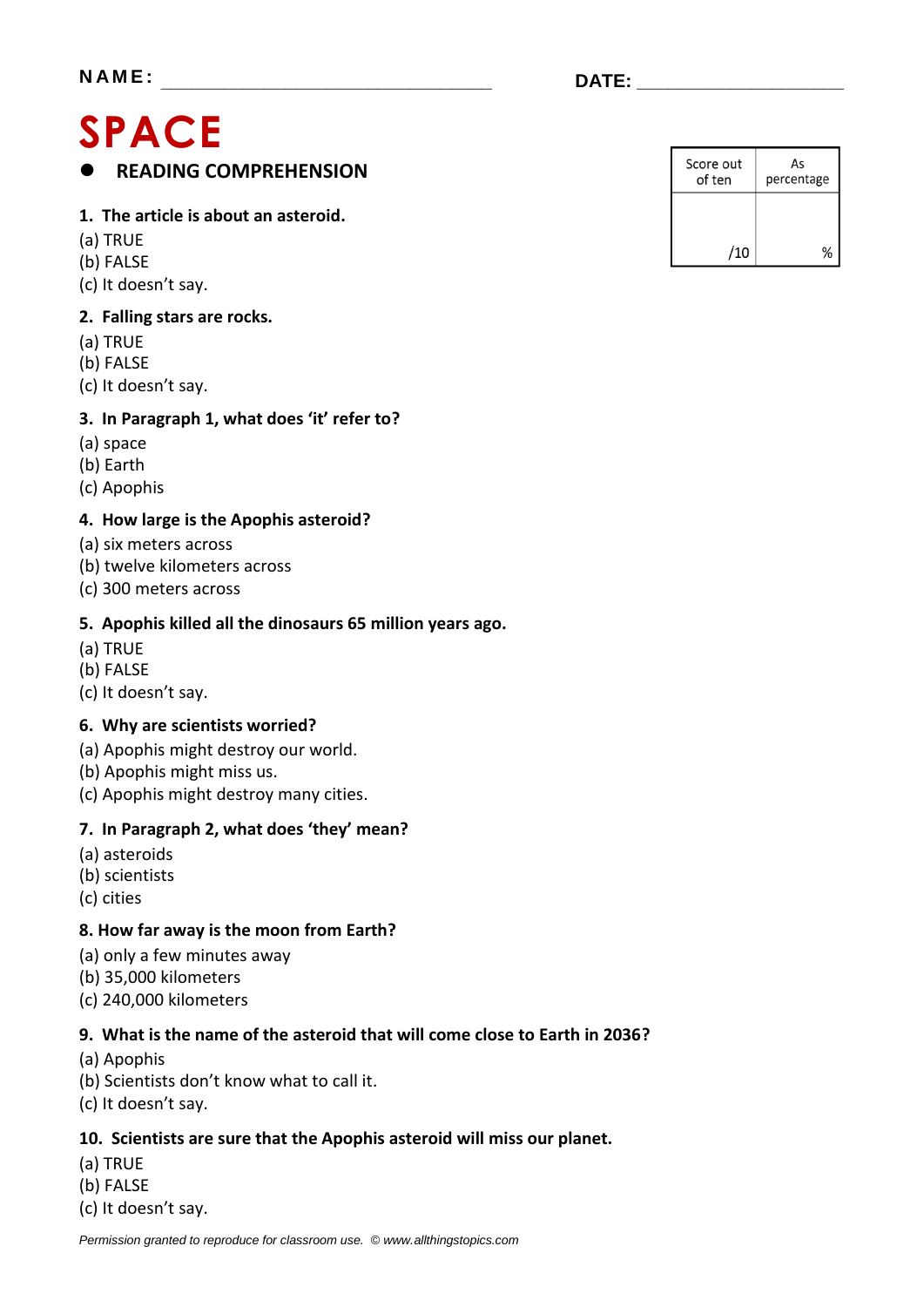# **SPACE**

#### **Grammar-in-Context**

*Complete the article by circling the correct words.*

How old **(1)\_\_\_\_\_** you be on Friday 13, 2029? That is how old you will be when a large asteroid, called Apophis, comes very, very close to **(2)\_\_\_\_\_** planet. Asteroids are rocks that circle the sun in space and sometimes **(3)\_\_\_\_\_** close to Earth and even hit it. Most asteroids are very small and, if you are lucky, you can sometimes see **(4)\_\_\_\_\_** in the night sky as 'falling stars'.

However, most scientists **(5)\_\_\_\_\_** one large asteroid, about six to twelve kilometers across, hit the earth and killed all the dinosaurs about 65 million years ago. Apophis is also big. Scientists **(6)\_\_\_\_\_** it **(7)\_\_\_\_\_** 2004 and they say that it is about 300 meters across. That's about the size of a large sports stadium. An asteroid this size, according to scientists, is **(8)\_\_\_\_\_** large enough to destroy our world, but it is large enough to destroy several cities. It will probably miss the earth, they say, but not by very much – it will miss **(9)\_\_\_\_\_** by about only 35,000 kilometers – that's much closer than our moon which is about 240,000 kilometers away. Another way of thinking about it is that it will **(10)\_\_\_\_\_** us by only a few minutes.

If you **(11)\_\_\_\_\_** find that scary, then consider this: the same asteroid will visit earth just a few years later, in 2036, again on Friday 13. Again, it will miss our planet, but again by only a very small distance ... probably. The only sure thing is that all the eyes and telescopes in every country in the world will be watching the skies **(12)\_\_\_\_\_** those two days.

| 1.          | 5.              | 9.          |
|-------------|-----------------|-------------|
| $(A)$ are   | (A) believe     | $(A)$ we    |
| $(B)$ will  | (B) believed    | (B) us      |
| $(C)$ do    | (C) believes    | (C) our     |
| (D) can     | (D) believing   | (D) ours    |
| 2.          | 6.              | 10.         |
| $(A)$ our   | (A) discovering | (A) missed  |
| (B) us      | (B) discovered  | (B) misses  |
| $(C)$ ours  | (C) discover    | (C) missing |
| $(D)$ we    | (D) discovers   | (D) miss    |
| 3.          | 7.              | 11.         |
| (A) came    | $(A)$ on        | (A) aren't  |
| (B) comes   | (B) at          | (B) not     |
| (C) coming  | $(C)$ in        | $(C)$ no    |
| (D) come    | $(D)$ to        | (D) don't   |
| 4.          | 8.              | 12.         |
| $(A)$ they  | (A) no          | $(A)$ on    |
| (B) their   | (B) don't       | (B) in      |
| $(C)$ them  | (C) isn't       | (C) at      |
| (D) they're | (D) not         | (D) by      |

*Permission granted to reproduce for classroom use. © www.allthingstopics.com*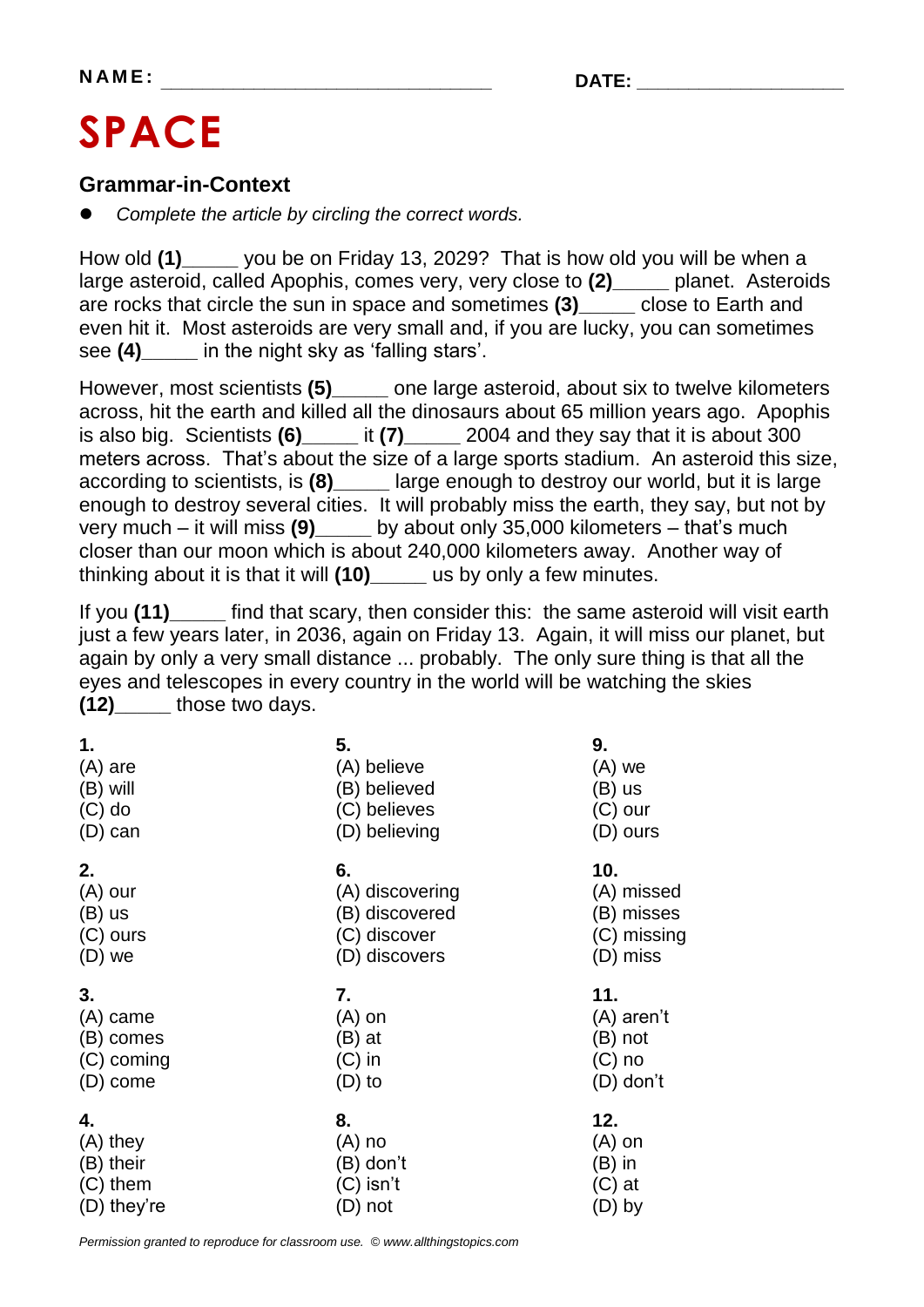# **WRITING PRACTICE**



DESCRIPTIVE WRITING: "Write about some ways that we can protect our planet  $\bullet$ from large asteroids."